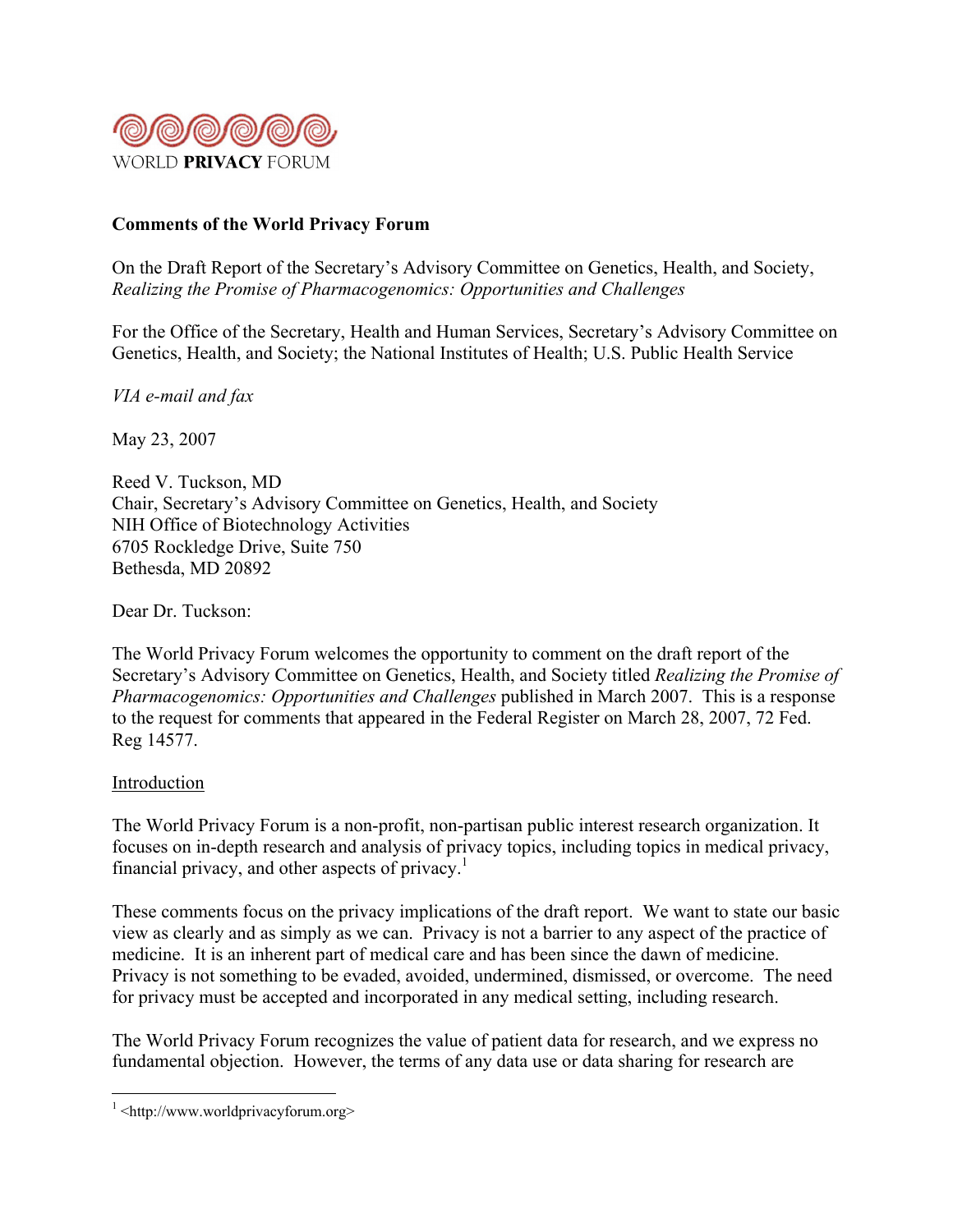important, the effects on privacy must be evaluated, and the fundamental goals of privacy must be incorporated. As with any other secondary use of health treatment records, the sharing of patient data for research affects the privacy interests of patients. That is true regardless of the scope or importance of the research. Data sharing can be justified notwithstanding its negative privacy consequences, but there must be a suitable recognition and accommodation of patient privacy interests.

So we are a bit put off by this recommendation on page 8 of the report:

HHS should work with the private sector to identify obstacles to data sharing and to develop solutions to overcome these obstacles (e.g., legal and data confidentiality assurances, intellectual property protections).

Our objection is as much to the language as to the policy. We are unhappy that the Department of Health and Human Services in many of its activities already tends to view privacy as a *barrier* to its plans for greater exploitation of patient information for treatment and other purposes. We would much prefer to see an acknowledgement of the inherent necessity of privacy in the health care system that extends beyond lip service. If patients walk away from research activities or from treatment because they do not think that their privacy interests are adequately protected, nothing will be accomplished. Accommodating privacy has costs and consequences that cannot be entirely *overcome*. We readily acknowledge that privacy must compete with other basic health care objectives, but we object when those seeking to attain those other objectives are readily prepared to jettison privacy entirely in pursuit of those other goals.

Our general conclusions about privacy and medicine are true for pharmacogenomics (PGx) just as for any other aspect of medicine. We do not argue here that genetic information inherently requires extra protection beyond that afforded to other health information. We suggest that genetic information, like some other health information, has some characteristics that may call at times for different application of standard privacy policies. For example, conflicts between the interests of related individuals may be more intense with genetics than with most other classes of health information.

We observe that existing protections for all health information have significant inadequacies. We do not expect the SACGHS to fix those problems, but we caution against any assumption that current medical privacy law and policy suitably resolves all health privacy concerns. The HIPAA health privacy rule has many shortcomings, and the existing problems will only grow worse as uses of patient information are expanded through networks and otherwise.

We also caution about too much reliance on HHS to protect privacy interests. The Department has too many other roles in the health care system to be trusted to always strike a fair balance when privacy matters are at stake. Other stakeholders need to be involved when choices are to be made, privacy impact assessments are needed, and balancing of interests is required.

Finally, we reaffirm the importance of Fair Information Principles (FIPs) in establishing policies for the use of any personal information. Fair Information Principles are an internationally accepted set of principles that describe how an information-based society may approach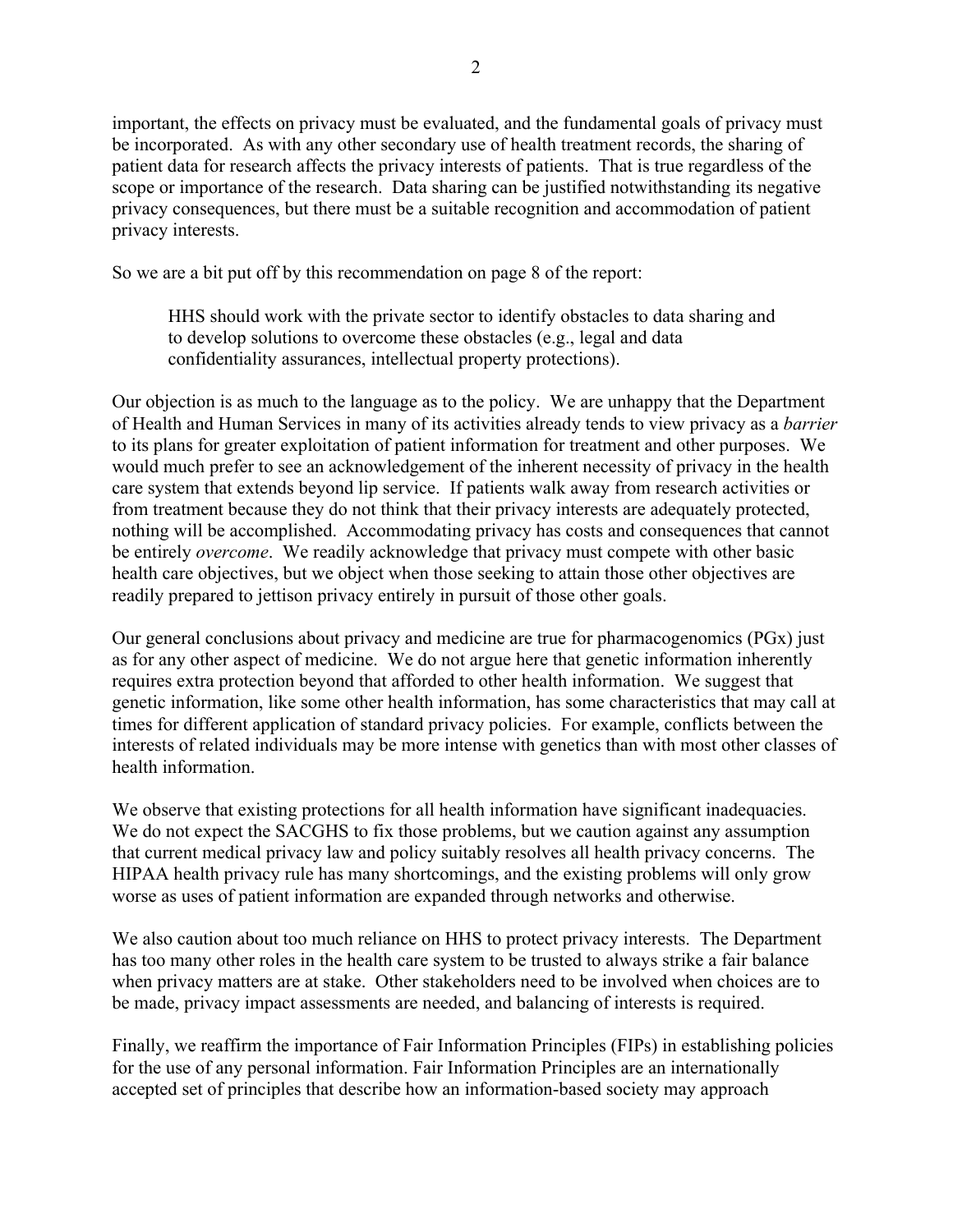information handling, storage, management, and flows with a view toward maintaining fairness, privacy, and security in a rapidly evolving global technology environment. We note that the HIPAA health privacy rule is an express implementation of FIPs. While HIPAA has flaws too numerous to address in these comments, its goal of implementing FIPs in any health information activity is a sound one. FIPs must be deeply embedded and fully integrated into any PGx projects and data flows from the beginning.

The Department played a prime role in the original development of FIPs. The first steps toward formally codifying Fair Information Principles began in July 1973, when an advisory committee of the U.S. Department of Health, Education and Welfare proposed a set of information practices to address a lack of protection under the law at that time. The resulting HEW report, *Records, Computers and the Rights of Citizens: report of the Secretary's Advisory Committee on Automated Personal Data Systems*, set forward key foundational ideas for safeguarding privacy.<sup>2</sup>

In 1980, the Organization for Economic Cooperation and Development (OECD) used these core HEW fair information principles and built upon them to create a set of eight Fair Information Principles codified in the OECD Guidelines on the Protection of Privacy and Transborder Flows of Personal Data.<sup>3</sup> The OECD has historically created internationally-agreed upon codes, practices, decisions, recommendations, and policy instruments. The eight principles OECD published in 1980 were agreed upon by member countries, including the United States, through a consensus and formal ratification process. These OECD guidelines form the basis of many modern international privacy agreements and national laws, and these eight principles from 1980 are referred to by the U.S. Government Accountability Office as key principles for privacy protection.<sup>4</sup>

## Marketing

We begin our main comments with marketing issues because there is not enough awareness in the health policy world about existing trafficking in health care information. We are encouraged by the Committee's attention (page 79) to the marketing opportunities that may arise if PGx tests evolve into consumer products. We think that there are additional related concerns.

The interest of marketers in personal health information is strong. We suggest that you look up the web site of Direct Magazine at <http://listfinder.directmag.com/market> and enter the keyword *ailments* into the "list finder" search box. You will find page after page of mailing lists that offer the names and addresses of individuals by ailment, including diabetes, Crohn's disease, Lupus, heart disease, asthma, and many others. Purveyors of mailing lists and personal profiles would be happy to add genetic characteristics to their files.

 $\frac{1}{2}$  $^{2}$  < http://aspe.os.dhhs.gov/datacncl/1973privacy/tocprefacemembers.htm>.

<sup>3</sup> Organisation for Economic Co-operation and Development. *Guidelines on the Protection of Privacy and Transborder Flows of Personal Data* (Sept. 23, 1980),

<sup>&</sup>lt;http://www.oecd.org/document/18/0,2340,en\_2649\_34255\_1815186\_1\_1\_1\_1,00.html>.

<sup>4</sup> General Accounting Office, *Agency and Reseller Adherence to Key Privacy Principles* 1-2 (April 4, 2006) (GAO-06-421).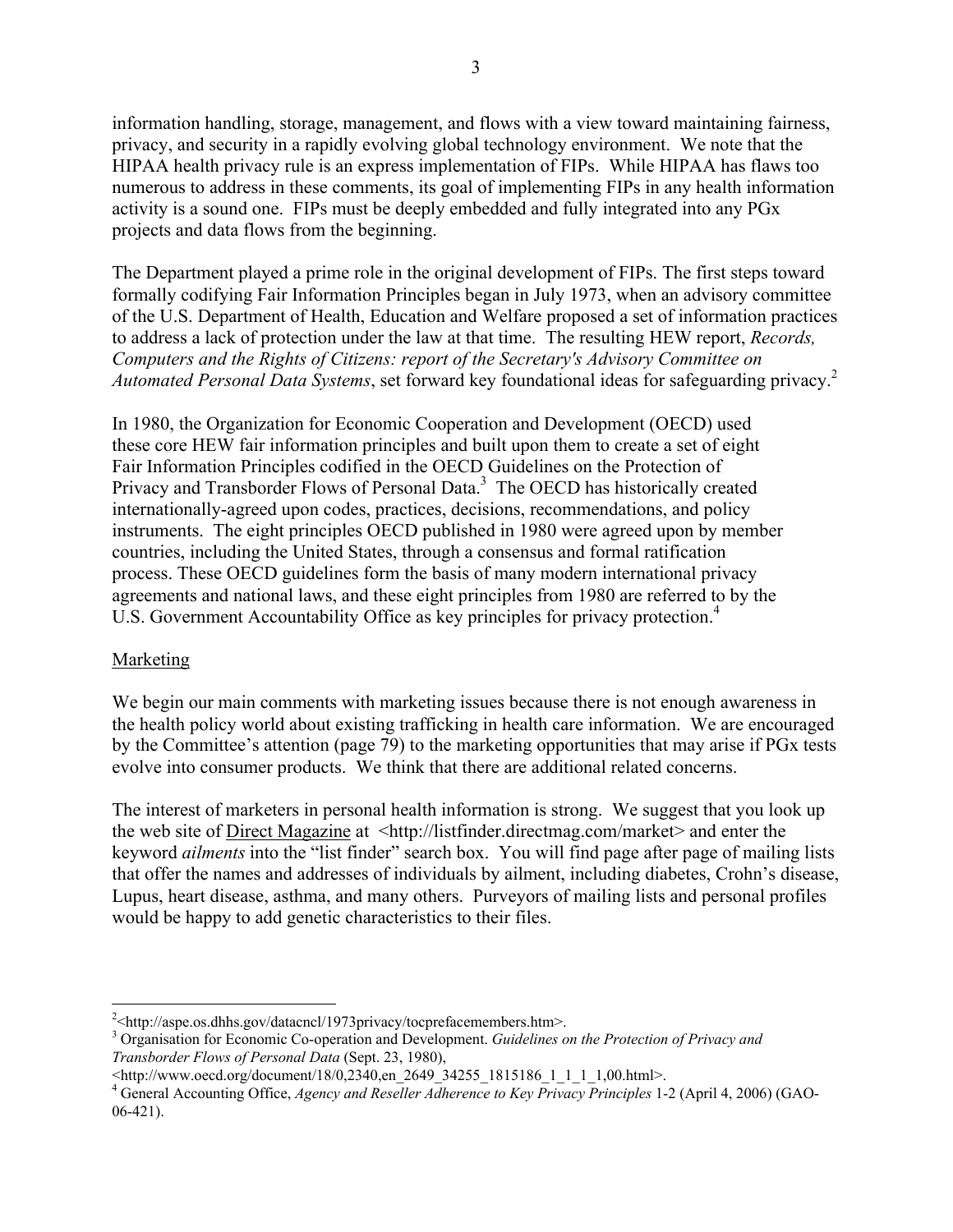We expect that one consequence of the availability of additional genetic information about individuals will be an increase in personally directed advertising hawking expensive prescription medication, new testing methods, and useless treatments. We leave it as an exercise for the Committee to speculate how purveyors of fraudulent weight loss remedies might use new genetic findings and genetic information to sell their wares.

These detrimental activities do not outweigh the development of beneficial uses of PGx. However, they do suggest the need for stronger controls over patient information, restrictions on direct-to-consumer (DTC) advertising, and better enforcement of consumer protections.

## Research vs. Treatment

The draft report focuses much, but not all, of its attention on research activities. We want to underscore the major differences for privacy between research and treatment activities. Under current health privacy policies, health information in the hands of those who are not HIPAA covered entities is not subject to HIPAA privacy protections. Thus, records subject to HIPAA in the hands of a treating physician are not necessarily subject to HIPAA when disclosed to a researcher. A registry or other database of health information maintained for research purposes is not likely to be covered by the HIPAA privacy rules.

Under the right circumstances, research records can have significant protections against secondary use through certificates of confidentiality. In general, certificates of confidentiality authorize researchers to resist compulsory legal demands (e.g., subpoenas and court orders) for identifiable research information about individuals. By providing a defense against compelled disclosure, certificates provide a defense against legal obligations to disclose records to law enforcement agencies, private litigants, and others who may have an interest in the records for purposes unrelated to the purpose for which the records were compiled. One statute that establishes a certificate program is 42 U.S.C. § 241.<sup>5</sup>

By contrast, when health research records are maintained by federal agencies and are not protected by certificates, the records can be subject to secondary uses, including for law enforcement purposes. Treatment records covered by HIPAA privacy rules may also be disclosed for numerous secondary purposes without patient consent and without court orders. For example, HIPAA records can be disclosed for law enforcement purposes in response to oral requests with minimal threshold requirements and for national security purposes with no threshold requirements at all.

Patient records held by researchers who are not federal agencies are also at greater risk for secondary use when not covered by certificates of confidentiality. While institutional review boards (IRBs) may impose some conditions on reuse or redisclosure of patient records by researchers, we doubt that all IRBs are knowledgeable enough to impose an adequate set of

 <sup>5</sup>  $5$  Other statutes that provide for certificates of confidentiality or the equivalent include: 42 U.S.C. § 242m(d); 42 U.S.C. § 299c-3(c); 42 U.S.C. § 290aa(n); 42 U.S.C. § 3789g(a); 42 U.S.C. § 10604(d); and 44 U.S.C. § 3501 note. See the NIH's Certificates of Confidentiality Kiosk at <http://grants.nih.gov/grants/policy/coc/index.htm>. We do not mean to suggest that existing certificate of confidentiality laws are perfect, but they offer a type of protection not otherwise available for health research records.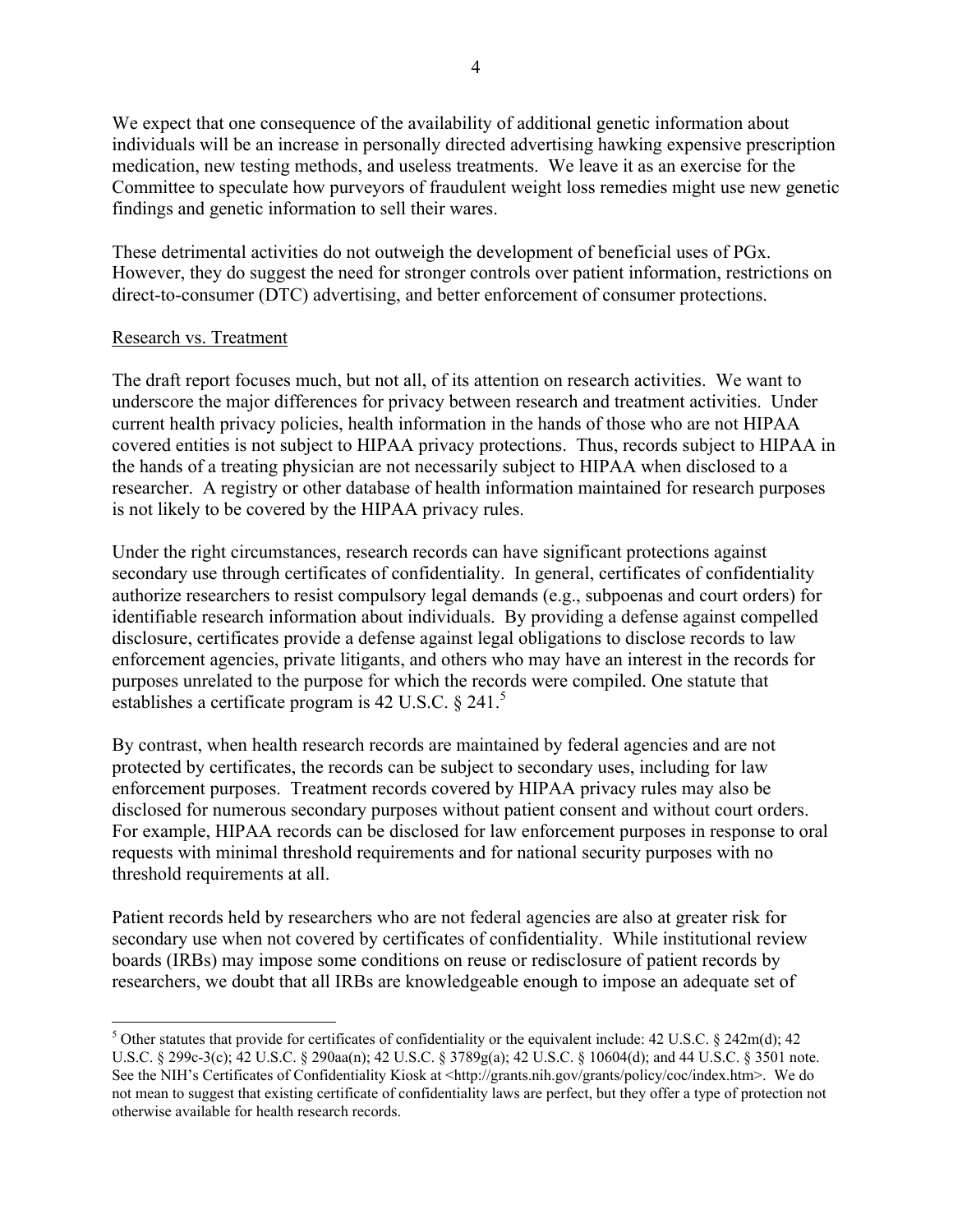rules. We have even more doubts about the ability of IRBs to oversee the enforcement any restrictions that they may impose.

We recommend that all research activities that involve any type of identifiable health information be required to have certificates of confidentiality. We also recommend that all research activities that involve any type of patient-specific genetic information be required to have certificates of confidentiality, whether that information appears identifiable or not. The World Privacy Forum believes that the capability of identifying individuals from subsets of genetic information will expand greatly in the future. Portions of an individual's genetic code that appear to be non-identifiable today may become identifiable tomorrow as a result of new technologies or other data repositories maintained by other researchers or even by law enforcement agencies.

The report needs to pay considerably more attention to the transition from research activities to routine treatment applications of PGx technology. When genetic sequencing becomes a standard treatment activity, the sequences can be readily available to law enforcement under current HIPAA privacy rules. With the looming possibility of a national health network, it is fully conceivable that law enforcement professionals could have virtually unlimited access to patient records through, for example, the ease of a network terminal.

When DNA sequence information becomes a routine part of a health record, that information may leak out of the health care system and end up in the files of employers, insurers, pharmaceutical manufacturers, purveyors of personal health record services, marketers, and others. There is nothing unique here about sequence information. Considerable amounts of patient information leak out of the health care system today.

The jump from research to treatment has enormous implications for privacy, and the non-medical use of genetic sequence information may have negative consequences for individuals. The Committee should not focus too narrowly on the medical applications of PGx technology and ignore the other consequences. We can envision the possibility that routine integration of PGx into medical practice will result in greatly expanded DNA analyses for patients, including the possibility of full sequencing for all newborns. That could result in a DNA database akin to – or even more comprehensive than – the existing FBI fingerprint database. We envision the need for stronger privacy rules and laws, and the Committee should consider what type of additional protections might be needed.

## **Identifiability**

The draft report considers the use of coding or encryption to protect privacy of patients. We support better technical measures to mask identity. Coding identifiable information, if done properly, offers some protection for privacy. However, information that does not have any overt identifiers may nevertheless be capable of reidentification. The work of Carnegie Mellon Professor Latanya Sweeney offers overwhelming evidence on this point. We refer you in particular to B. Malin and L. Sweeney, *How (Not) to Protect Genomic Data Privacy in a Distributed Network: Using Trail Re-identification to Evaluate and Design Anonymity*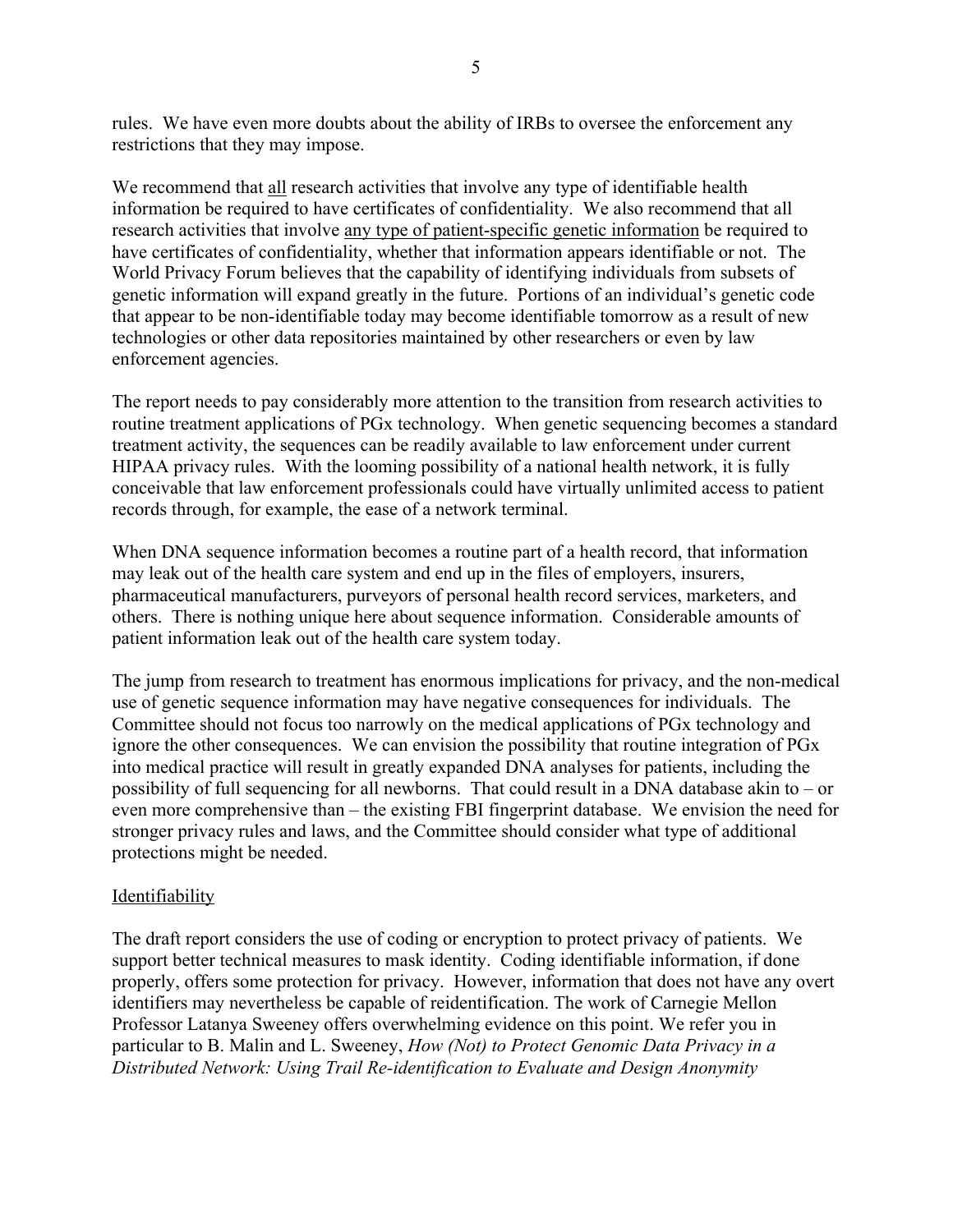Protection Systems.<sup>6</sup> We quote the paper's abstract here because it makes the point that removal or encryption of explicitly identifiable genetic information is not sufficient.

The increasing integration of patient-specific genomic data into clinical practice and research raises serious privacy concerns. Various systems have been proposed that protect privacy by removing or encrypting explicitly identifying information, such as name or social security number, into pseudonyms. Though these systems claim to protect identity from being disclosed, they lack formal proofs. In this paper, we study the erosion of privacy when genomic data, either pseudonymous or data believed to be anonymous, is released into a distributed healthcare environment. Several algorithms are introduced, collectively called REIdentification of Data In Trails (REIDIT), which link genomic data to named individuals in publicly available records by leveraging unique features in patient location visit patterns. Algorithmic proofs of re-identification are developed and we demonstrate, with experiments on real-world data, that susceptibility to reidentification is neither trivial nor the result of bizarre isolated occurrences. We propose that such techniques can be applied as system tests of privacy protection capabilities.

The enormous amount of personal information available from public and private sources means that the realm of truly non-identifiable personal information is shrinking every day. You should not assume that genetic information will be exempt from this trend. We fully expect that patient genetic information will eventually end up in the possession of commercial data brokers and other private actors who may not be subject to privacy rules. We do not believe that the Committee should casually assume that coding or encryption will provide a broad or permanent solution to privacy concerns.

We are more positive about the use of what the draft report calls *controlled data-release arrangements, where parties must commit to protecting privacy and confidentiality before being granted access* (page 43). Data use agreements of the type described in the HIPAA health privacy rule have a place and can provide a layer of protection. We recommend that data use agreements expressly provide that data subjects are intended third-party beneficiaries of the legal, technical, and administrative protections established by the agreements. Otherwise, data subjects may have rights without remedies, and the intended protections may have little meaning.

Even the most carefully drafted and complete data use agreement has its limits. A data use agreement can have utility in research, public health, and health oversight activities where the need for identifiers is often narrow and the volume of data is typically large. However, data use agreements are not likely to have any applicability in a treatment context where the identity of the patient is always known and where the use of overt identifiers is often essential. Privacy responses that work for research do not necessarily solve treatment problems, and vice versa.

## Privacy Solutions

 $\frac{1}{6}$ 37 Journal of Biomedical Informatics 179-192 (2004),

<sup>&</sup>lt;http://privacy.cs.cmu.edu/dataprivacy/projects/trails/dnaTrails.html>.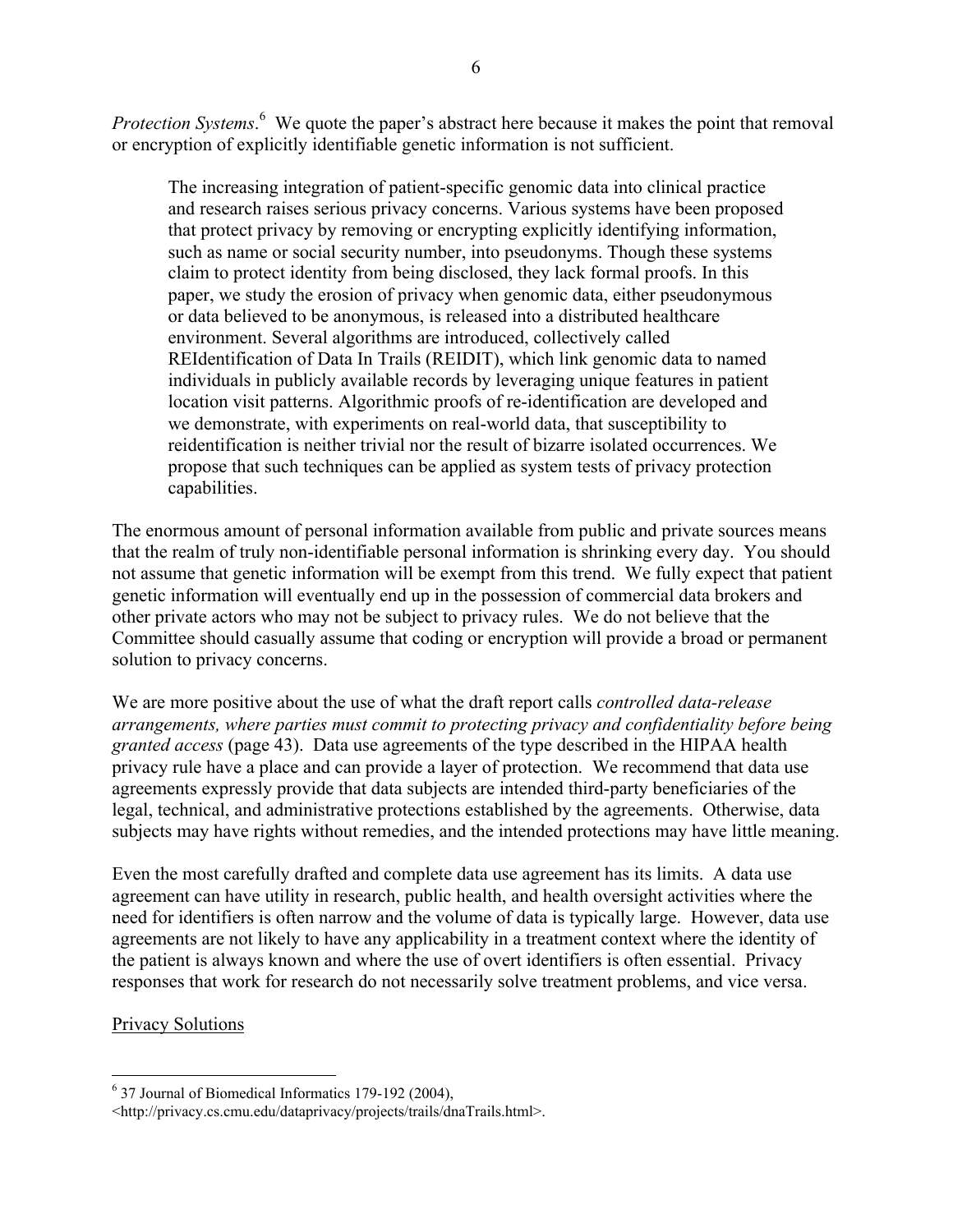We note the recommendation (page 11) for more funding of research on the ethical, legal, and social implications of PGx. We agree, but we think that this is an inadequate response. ELSI research is welcome, but ELSI research in the past has tended to sit on a shelf or in a journal, completely divorced from the policy process. If ELSI activities on PGx result in more of the same, then they may be pointless.

What is needed is a method for assuring that ELSI issues – especially including privacy – are addressed when decisions are made about funding research, approving protocols, establishing databases, and implementing the results of research in treatment activities. Two types of institutions exist for these purposes.<sup>7</sup>

First, the World Privacy Forum recommends that a full time, independent privacy officer position be created for PGx activities. This privacy officer should be properly qualified and have plentiful and long experience with ELSI, the Privacy Act, Fair Information Practices, HIPAA, and other aspects of health privacy. In addition, the privacy officer should be responsible for creating a fair and impartial Privacy Impact Assessment for each proposed or actual major project.

Additionally, the project's privacy officer should:

- be independent from any institution participating in the project's activities;
- serve as an ex-officio member of any PGx ELSI committee;
- have the ability to report directly to the Congress and to the HHS Secretary;
- not be subject to removal from office without cause;
- be authorized to issue public reports, testify before Congress, hold press conferences, and undertake comparable public activities without the need for clearance from project management;
- have sufficient resources and staff to initiate and conduct audits and investigations of compliance with privacy and security obligations.

Because PGx privacy matters will include research, treatment, policy, and other issues, we suggest that the privacy officer should be in the Office of the Secretary. It would be ideal if the position of HHS privacy advocate were reestablished and provided with sufficient resources to carry out a broader mission, including PGx privacy.

Second, privacy impact assessments (PIAs) should be required for significant PGx activities funded by the federal government. Each PIA should be published for public comment, and the comments should be considered by decision makers. The E-Government Act of 2002 requires federal agencies to prepare a PIA under specified conditions. Whether or how the Act may apply to PGx activities should not determine whether a PIA is completed. We recommend that PIAs be required for significant federal PGx activities, including major research databases and policy decisions for PGx. We do not envision that each PGx research protocol will need its own PIA, however.

<sup>-&</sup>lt;br>7  $\alpha$ <sup>7</sup> We are intentionally ignoring IRBs here because we do not believe that IRBs generally have the skills or capability of addressing privacy.